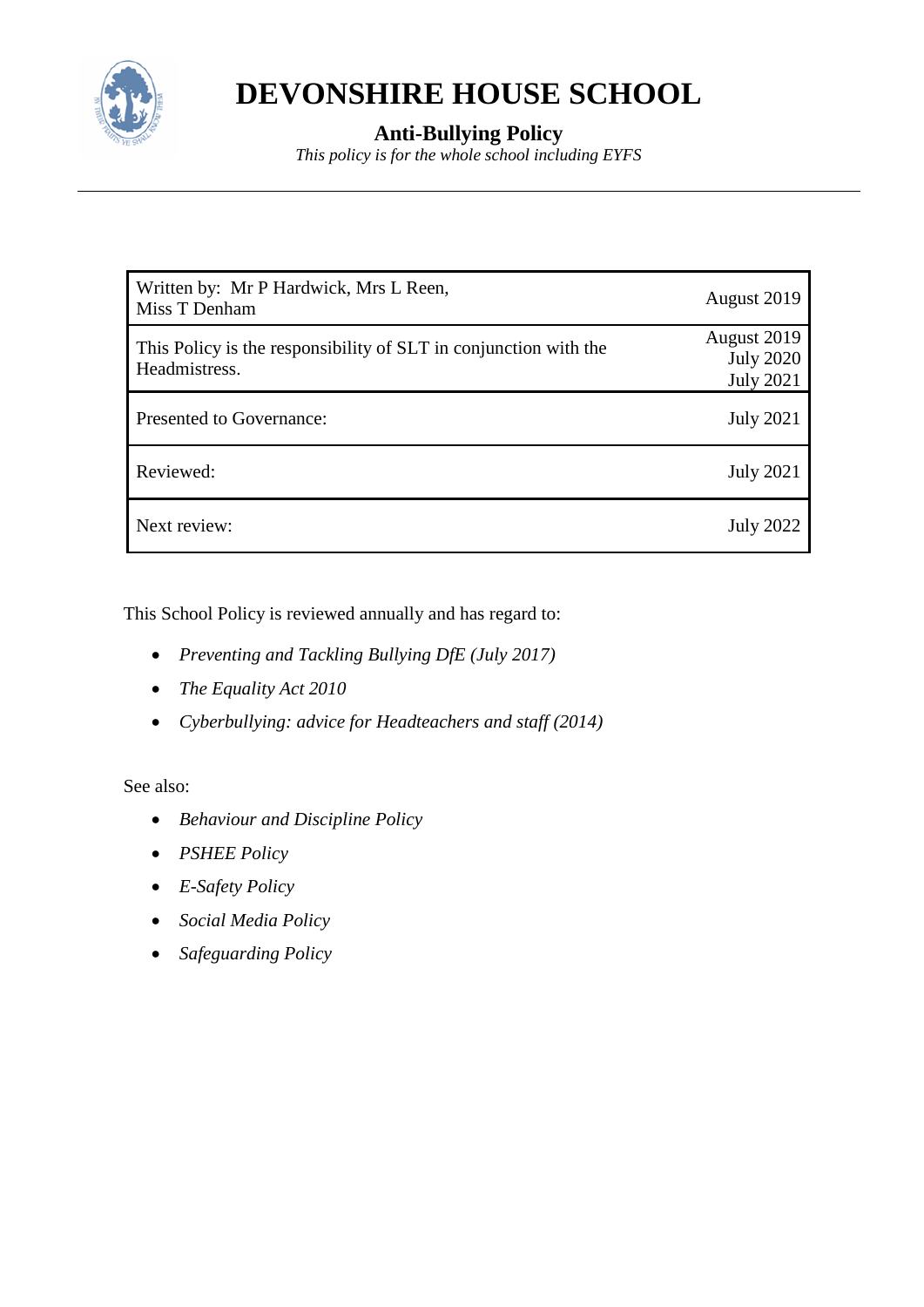# **Contents**

| a)            |  |
|---------------|--|
| b)            |  |
| $\mathbf{c})$ |  |
| d)            |  |
| e)            |  |
|               |  |
|               |  |
| a)            |  |
| b)            |  |
| $\mathbf{c})$ |  |
| $\rm d)$      |  |
|               |  |
|               |  |
|               |  |
|               |  |
|               |  |
|               |  |
|               |  |
|               |  |
|               |  |
| a)            |  |
| b)            |  |
| $\mathbf{c})$ |  |
| d)            |  |
| e)            |  |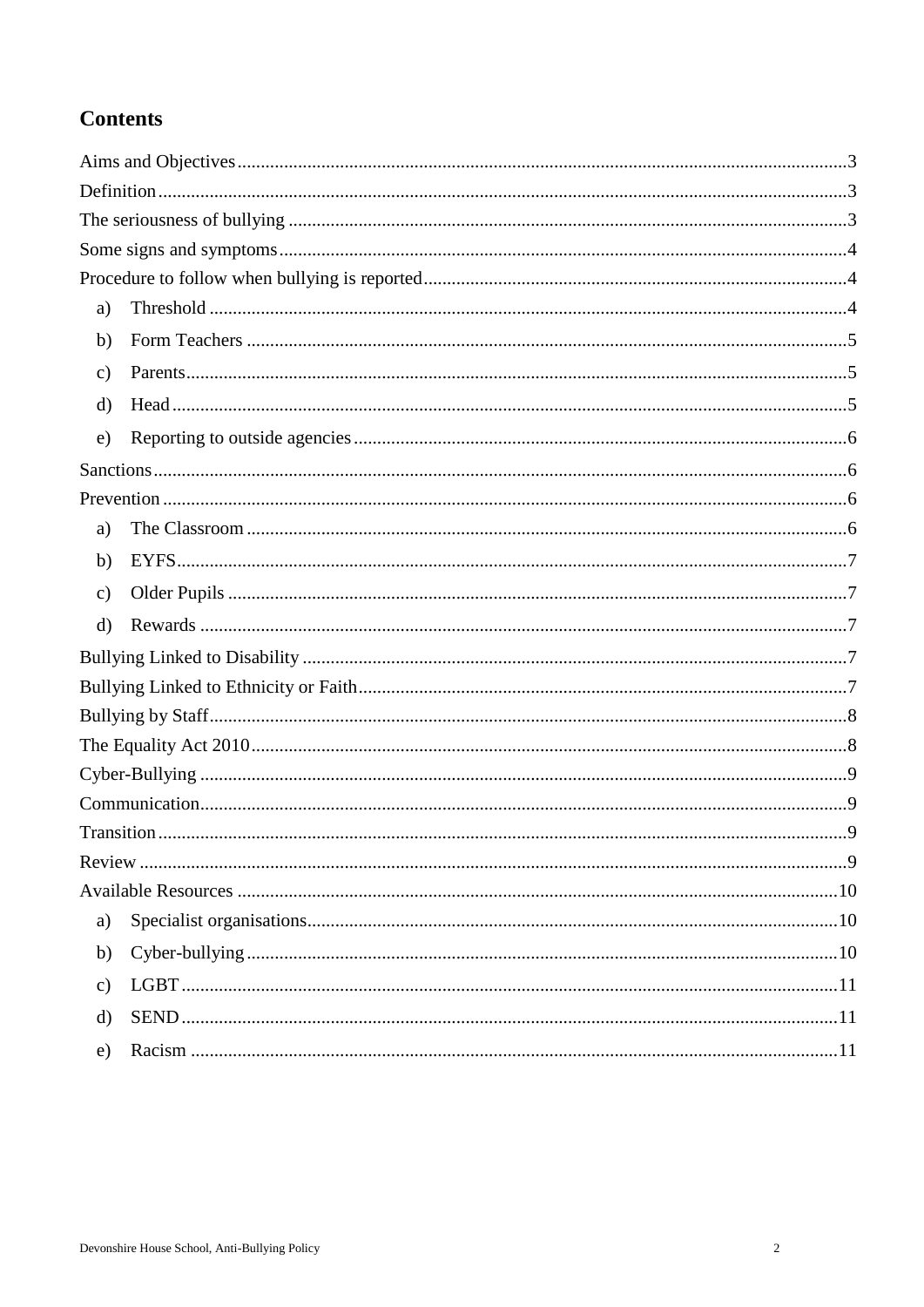#### <span id="page-2-0"></span>**Aims and Objectives**

At Devonshire House, we are committed to providing a caring, friendly and safe environment for all our pupils so they can learn in a relaxed and secure atmosphere. Every student has the right to be safe and happy in school and to be protected when they are feeling vulnerable. Bullying of any kind is unacceptable. When bullying occurs, all pupils should be able to tell someone and know that incidents will be dealt with promptly and effectively. Anyone who knows that bullying is happening is expected to tell the staff.

The purpose of this policy is to inform all staff, both teaching and non-teaching, parents and pupils what bullying is, how seriously we take it and the school procedures when bullying is reported. Pupils and parents are assured that they will be supported when bullying is reported. Staff awareness is raised by regular discussion and training. The school is committed to taking action to reduce the rise of bullying at times and places where it is most likely.

# <span id="page-2-1"></span>**Definition**

Bullying is behaviour by an individual or group that it is repeated over time and intentionally hurts another pupil or group physically or emotionally and is often motivated by prejudice against particular groups, for example, on grounds of race, religion, culture, sex, gender, homophobia, special educational needs and disability, or because a child is adopted or is a carer - it may occur directly or through cyber-technology (social websites, mobile 'phones, text messages, photographs and email).

*(DfE Preventing and Tackling Bullying 2017)* Bullying can also take the form of a single incident or action.

Bullying can take many forms:

- Cultural discriminating on the grounds of a person's background or different views
- Cyber the use of Information Communications Technology (ICT), particularly mobile phones and the internet, deliberately to upset someone else, sexting.
- Disability discriminating due to some one's physical or mental disability
- Emotional being unfriendly, excluding, tormenting (e.g. hiding books, threatening gestures)
- Homophobic because of, or focussing on the issue of sexuality
- Physical pushing, kicking, hitting, punching or any use of violence
- Racist racial taunts, graffiti, gestures
- Religious discriminating on the grounds of a person's religious beliefs
- Sexual unwanted physical contact or sexually abusive comments
- Sexist targeting another for being a member of a particular gender impacting on the individual person and on all men and women
- Social Isolation behaviour leading to social isolation, including gossip spreading gossip and encouraging others to ignore another
- Verbal name-calling, sarcasm, spreading rumours, teasing, 'banter' or similar hurtful exchange of comments.

#### <span id="page-2-2"></span>**The seriousness of bullying**

Bullying is unacceptable in any form and the School will always respond to concerns and take appropriate action.

The impact of bullying, both physical and emotional, can have extremely serious consequences for a child, including psychological damage and loss of self-esteem.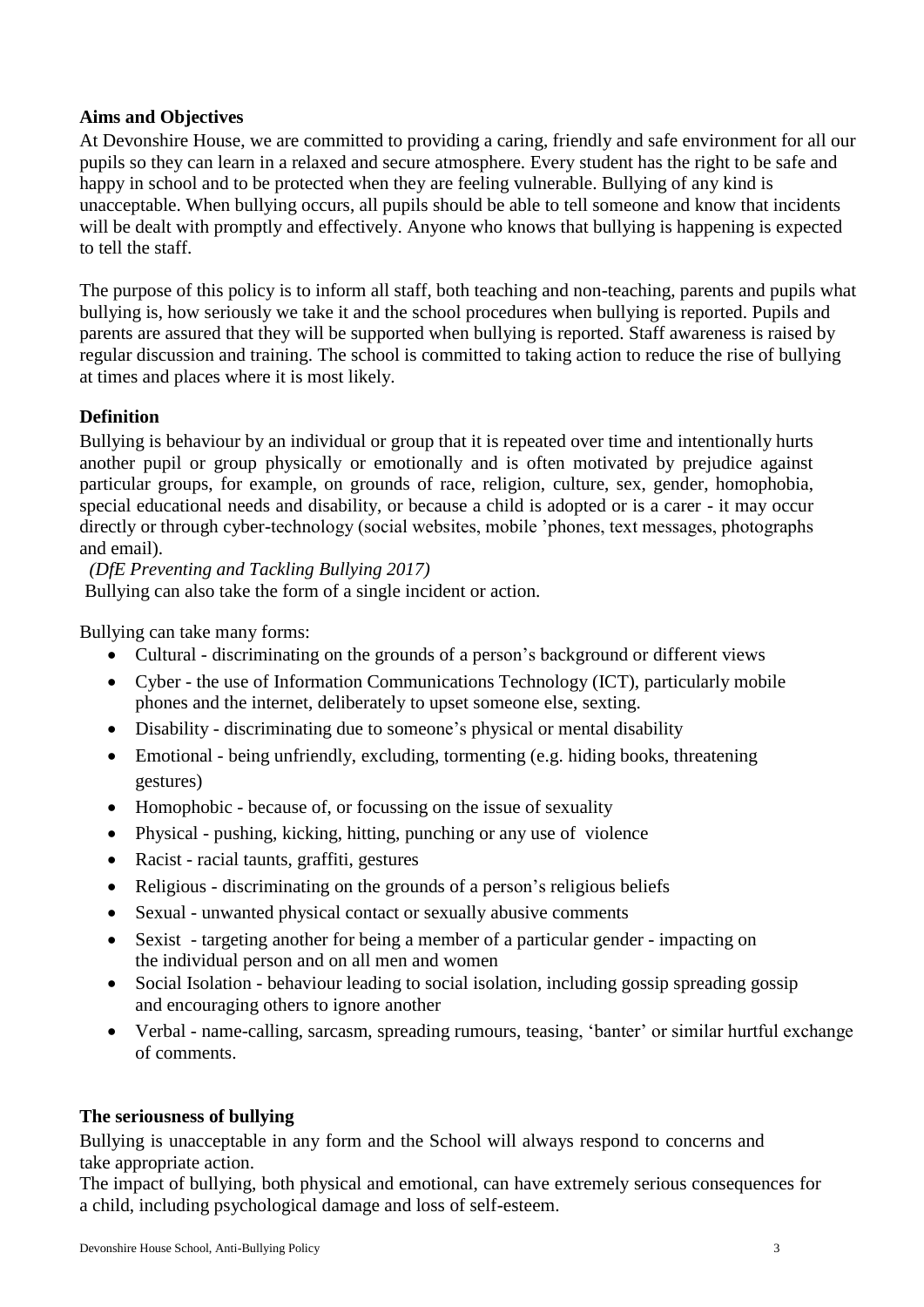Stopping violence and ensuring immediate physical safety is obviously a school's first priority but emotional bullying can be more damaging than physical; the Head will make her own judgement about each specific case.

It is important to note that peer on peer abuse is not tolerated in any form. Abusive comments and interactions will not be tolerated by the school or passed off as banter, fun or part of growing up.

#### <span id="page-3-0"></span>**Some signs and symptoms**

A pupil may indicate by signs or patterns of behaviour that he/ she is being bullied. He /she may;

- become frightened of walking to or from school
- be unwilling to go to school
- feel ill in the morning and complain of tummy headaches
- begin to do poorly in school work
- become withdrawn, start stammering
- regularly have books or clothes destroyed or stolen
- become distressed, stop eating, overeat
- cry easily or have nightmares
- become tired and listless due to inability to sleep
- become disruptive or aggressive
- have possessions go 'missing'
- be frightened to say what is wrong
- have frequent injuries and unexplained bruises
- run away
- self-harm

These signs and behaviour traits could indicate other problems, but bullying should be considered as a possibility and should be investigated.

# <span id="page-3-1"></span>**Procedure to follow when bullying is reported**

The Procedure for dealing with any incident of poor behaviour is detailed in the School's Behaviour and Discipline Policy. Should an investigation into an alleged bullying incident be found not to be bullying, then this does not mean that the incident is closed. It will be dealt with under the Behaviour and Discipline Policy.

a) Threshold

<span id="page-3-2"></span>So that it is easy to report bullying, including cyber-bullying and bullying outside school, the threshold for reporting a bullying issue to external agencies is taken following consultation with the SLT with further advice from DfE [\(https://www.gov.uk/bullying-at-school/reporting-bullying\)](https://www.gov.uk/bullying-at-school/reporting-bullying). Records are kept to evaluate the effectiveness of the approach adopted or to enable patterns to be identified. A bullying incident should be treated as a child protection concern when there is reasonable cause to believe that a child is suffering or likely to suffer significant harm. In this case it is important to seek advice from the local authority before conducting any form of investigation.

Children are often very reluctant to 'tell' on their friends and classmates and victims of bullying can be particularly reluctant to come forward. Although this is addressed in the PSHEE Programme and in assemblies, teachers must be vigilant at all times and report a bullying incident, including cyberbullying and bullying outside school, or any concerns they may have about a child to the Head immediately.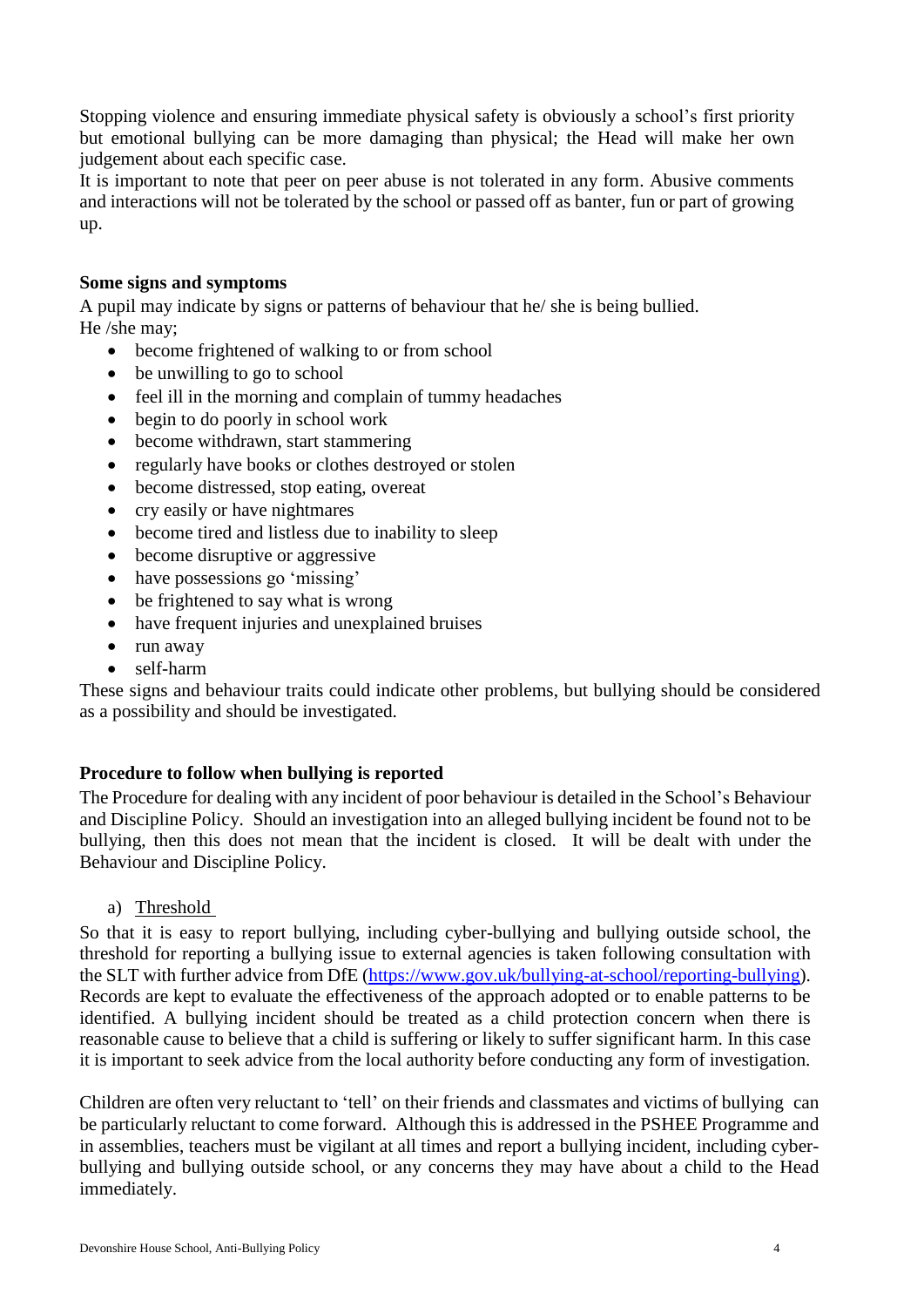# b) Form Teachers

<span id="page-4-0"></span>A Form Teacher is best placed to talk to a child who is displaying any symptoms of being bullied or about whom they have concerns. They should first report their concerns to the relevant Deputy Head and Head and discuss the best course of action. The conversation with the child should take place in a familiar place, which could be the classroom, but with no other children present and without the likelihood of interruption. However, the teacher should take sensible steps to protect themselves from allegations (see Safeguarding Policy).

#### c) Parents

<span id="page-4-1"></span>Parents may be the first to notice symptoms that their child is being bullied and may report their concerns to the Head. Parents will be told about the School procedures, including support for the child.

The annual survey of parents' opinion can be a very useful indicator of concerns or trends, and open door policies and staff presence every day on the playground ensure there is opportunity for parents to speak to teachers. However, great care should be taken that the term 'bullying' is not used out of context or incorrectly. Children can find life in a large community quite hard and do not always behave as we may wish. There is a wide band of 'naughty' behaviour that is not bullying. It is bullying if the intention is to hurt another, either physically or emotionally.

Where bullying is identified support is offered to both the parents of the identified bullies and the victim in terms of what they can do to help their child. This is important in particular in cases of on line bullying which often takes place outside school.

#### d) Head

<span id="page-4-2"></span>It is the responsibility of the Head to implement the school anti-bullying strategy and it is important that all concerns about bullying are reported to her immediately. The Head works closely with the Deputy Heads, who have responsibility for the day to day running of the School, and the Deputy Heads may assist the Head in the investigation of any incident.

Once a case of bullying has been reported, the Deputy Head will discuss the matter with the victim's Form Teacher and decide on the course of action in order to ascertain the facts. The Form Teacher will ask the child to talk to the Deputy Head and will be present during the interview.

The Deputy Head may need to interview other children, including the alleged perpetrator. It may be that asking all children to write down their account of an incident is helpful in getting a clear picture of an incident, and frees the children from the fear of 'telling' (*see Behaviour Policy).* With younger children this is not practicable; however, here the dolls can sometimes be used to help talk about the issue.

Once the facts are clear, the Deputy Head / Head will discuss the incident with the parents of all children concerned. Should it emerge that this is a case of bullying then the Head will see the perpetrator's parents in person and will discuss with them the School's response. The child will also be asked to join the discussion and will be informed of the Head's decision.

The Head will also discuss the bullying incident with the victim's parents and later with the victim present. The Head, with the Deputy Head who has responsibility for the day to day running of the School, will put in force a programme of support for the victim.

Ideally, the victim and the perpetrator will meet in the presence of the Head and / or the Deputy Head and will share their feelings and shake hands after an apology. For minor incidents, the School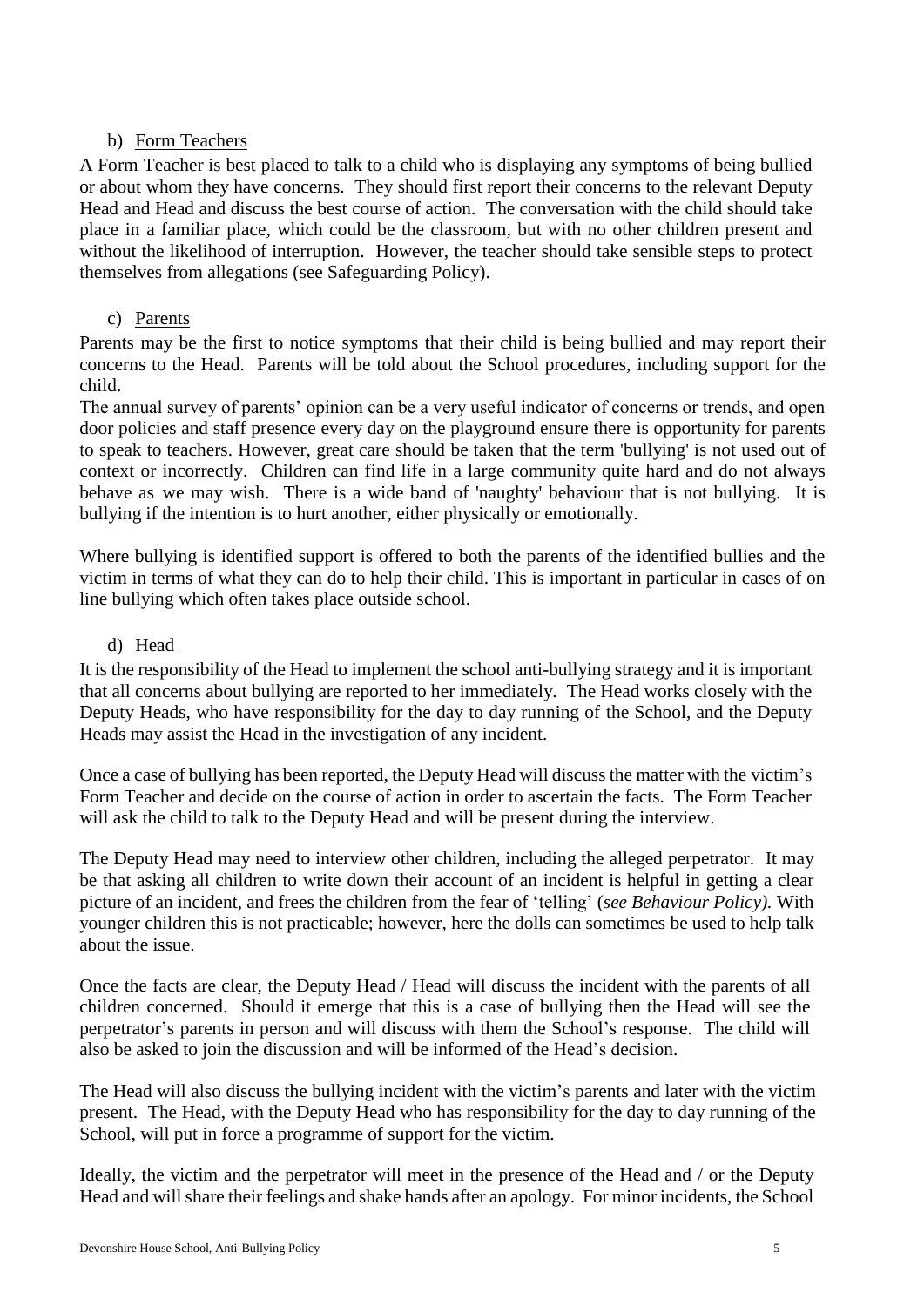tries to avoid the label of 'bully' and will give the child who is at fault guidance and support to help them modify their behaviour.

The incident will always be logged by the Head in the School's Records, and if the incident has been deemed 'bullying' then it must be recorded as such with a record of the sanctions imposed. Records are kept in order to evaluate the effectiveness of the approach adopted or to enable patterns to be identified;

After the incident has been investigated and dealt with, the matter will be discussed at a Staff Meeting and any necessary measures put in place to prevent any repetition. At all times both the bully and the victim will be considered and support offered to both where indicated.

#### e) Reporting to outside agencies

<span id="page-5-0"></span>The Head teacher will also consider whether it is appropriate to notify the police or anti-social behaviour coordinator in their local authority of the action taken against a pupil. If the misbehaviour could be criminal or poses a serious threat to a member of the public, the police should always be informed.

#### <span id="page-5-1"></span>**Sanctions**

#### *See Behaviour and Discipline Policy*

Disciplinary sanctions will be imposed that reflect the seriousness of an incident and convey a deterrent effect and the age of the pupil concerned. Should a repetition occur, the nature of the sanction will escalate.

For minor incidents, a letter of apology or the return of property may be sufficient, but other sanctions such as a report card may be appropriate. For all incidents, a written warning is given to the bully and his parents with a copy of the Behaviour and Discipline Policy. However, a serious or persistent case of bullying may result in immediate suspension or expulsion.

# <span id="page-5-2"></span>**Prevention**

Bullying is wrong and can cause serious psychological damage to individual or groups of children. We therefore do all we can to prevent it by developing a school ethos in which bullying is regarded as unacceptable.

Regular training raises the awareness of staff, so that the principles of the school policy are understood, legal responsibilities are known, action is defined to resolve and prevent problems, and available sources of support are understood. At times, the school invests in specialist training to understand the needs of their pupils, including those with special educational needs or disabilities, lesbian, gay, bisexual and transgender pupils. Staff also lead by example, in an atmosphere of mutual respect and tolerance.

Regular discussions at Staff Meetings includes places where bullying is most likely and the need for staff vigilance. In the event that a **potential** bullying incident is observed then the member of staff must not let it go unnoticed. A gentle reprimand, the separation of a group, the calming down of horseplay or sending for a Deputy Head can prevent situations escalating, and also give the children a message about the boundaries of acceptable behaviour.

#### a) The Classroom

<span id="page-5-3"></span>Children need to know the difference between right and wrong, although very young children will often not distinguish between the contexts in which words such as 'right' and 'wrong' are used, e.g. sometimes the word 'wrong' will refer only to socially unacceptable behaviour, like poking your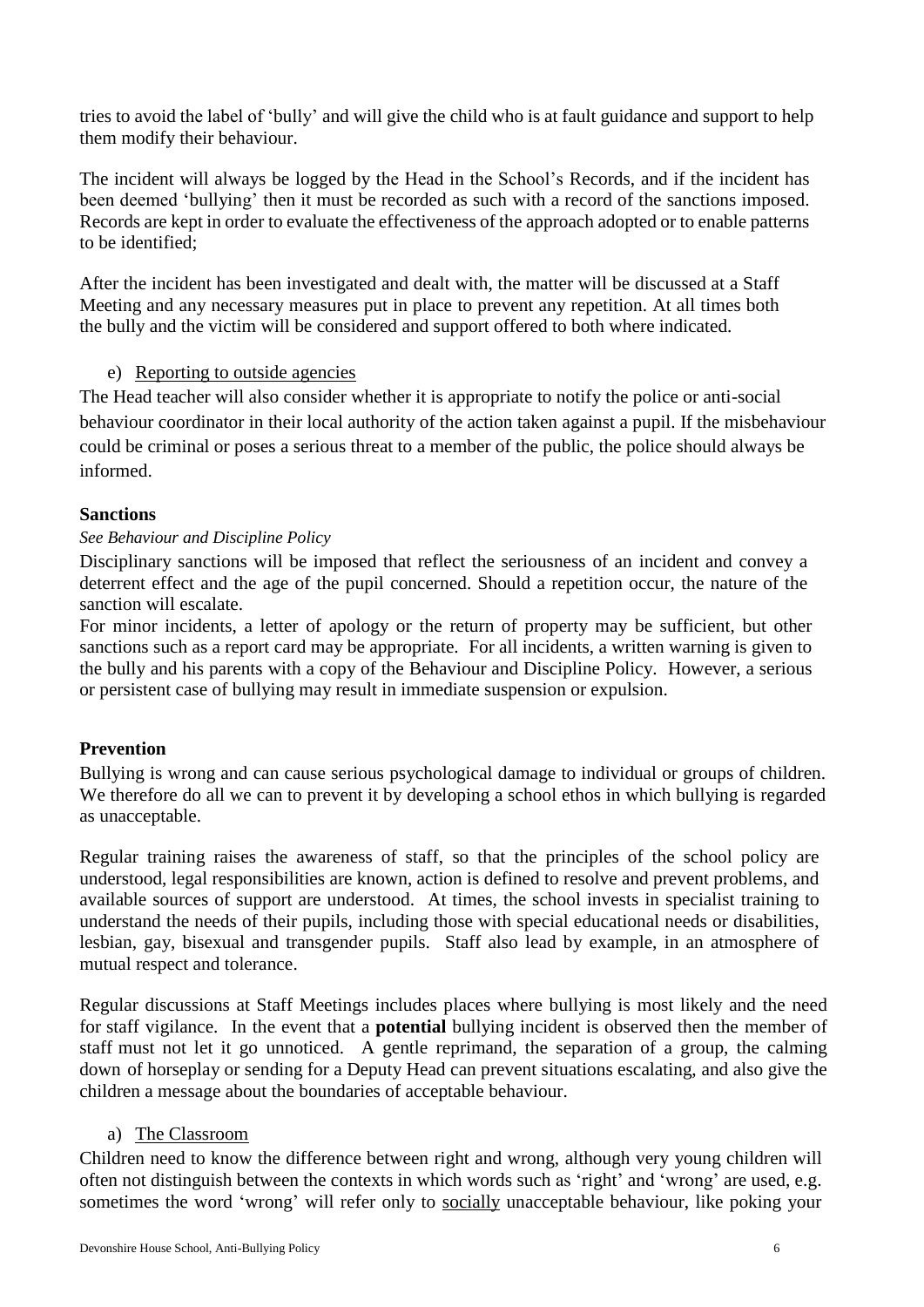tongue out; whilst at other times a moral absolute is involved, like bullying. Nevertheless, children need to be introduced from an early age to concepts of right and wrong, so that moral behaviour becomes an instinctive habit.

An atmosphere of trust, caring and respect in the classroom is essential. This is augmented by the use of educational elements such as personal, social, health citizenship and economic education (PSHEE), with discussion of differences between people and the importance of avoiding prejudicebased language as well as assemblies, projects, drama, stories, literature, historical events and current affairs to stimulate discussion.

#### b) EYFS

<span id="page-6-0"></span>In Early Years, pupils are introduced to Circle Time and the Golden Rules early in the Foundation Stage. Teachers are mindful of what types of behaviour are age appropriate. A Key Person system is followed to support young children effectively, with strategies such as using Makaton to demonstrate signs for 'sad, happy, sorry, friends' which helps to cement understanding further. Discussion between teacher/Key Person and child forms the initial stage of behaviour management, to ensure that the child begins to understand what is wrong and that it is 'unacceptable'. Incidents are always recorded, allowing staff to gain a better understanding of the triggers or patterns in behaviour. Parental involvement is fundamental in this, and the Head of Nursery, Key People and class teachers meet with parents to discuss and suggest strategies for reinforcement if needed. More focus is given to promoting positive outcomes in Early Years, with pupils being awarded stickers or awarded a badge in EY Assembly (PR/R) for being able to show they can follow a particular Golden Rule that is of focus that week.

#### c) Older Pupils

<span id="page-6-1"></span>Prefects, Heads of Houses, the Head Boy / Girl and Deputy are appointments made to pupils who have shown during their time in the School that they are responsible, showing a kind and caring attitude to others. Their example is made evident to younger pupils. The following should be displayed on classroom notice boards after discussion in a PSHEE session in the first week of every school year.

#### d) Rewards

<span id="page-6-2"></span>The award of House Points is not only for academic success but can be for small acts of kindness, a general helpful attitude or for generosity of time in for example, charitable fundraising. In this way, the importance of personal and moral values in celebrated.

# <span id="page-6-3"></span>**Bullying Linked to Disability**

At Devonshire House School, we are aware that a child with a disability, be it physical or mental or special educational needs, may be subject to bullying from other pupils. These children will be continually monitored to ensure that they are not the subject of ridicule or bullying in any way. By nature of their disability, e.g. autism, some children may be seen to provoke other children into an act of aggression or verbal abuse. However, this is not acceptable and to prevent this, teachers and assistants impress on all pupils, the need to be kind and thoughtful to everyone.

# <span id="page-6-4"></span>**Bullying Linked to Ethnicity or Faith**

There is no place for either of these in our School culture, which embraces a diversity of different ethnicity and faith. Each family is welcomed into the School community and is valued for their contribution to our happy, stable and cosmopolitan environment. As our youngest children may be intrigued by differences in the physical appearance or customs between themselves and their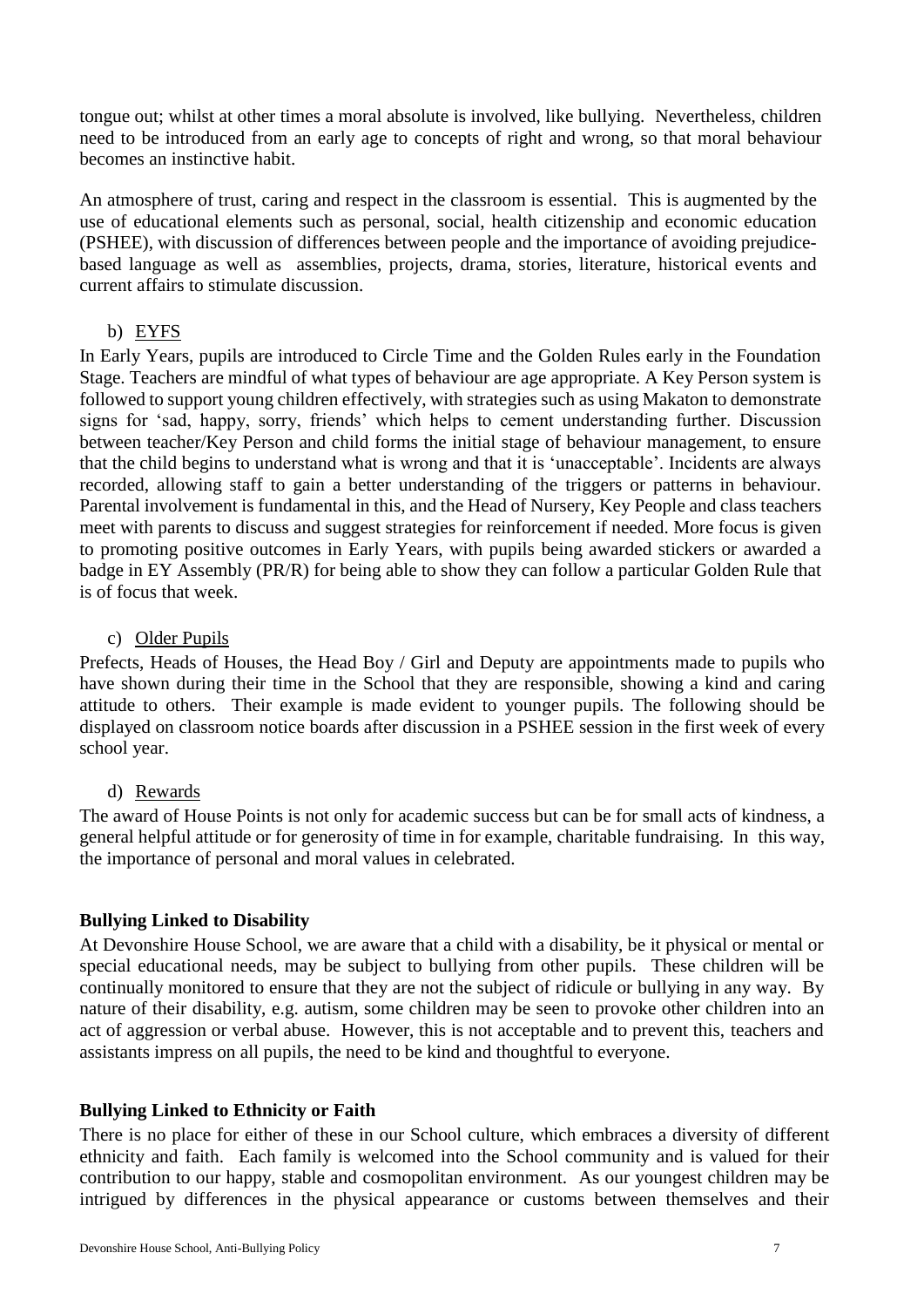classmates, this is covered in our PSHEE programme and parents are invited into the School to talk about, for example, their celebration of a religious festival.

# <span id="page-7-0"></span>**Bullying by Staff**

Accusations of bullying by staff will treated equally seriously. The Headteacher will conduct a full investigation and findings will be recorded. If there are sufficient concerns then advice from the police or local authorities will be sought. If there are safeguarding concerns then these will be reported immediately to the local authority however incidents of bullying by staff of a pupil are always a safeguarding concern and should be recorded as such.

# **WE DON'T ACCEPT BULLIES AT DEVONSHIRE HOUSE**

Devonshire House is not prepared to accept pupils who are unkind in what they say or do. You have the right to lead your life without being upset by bullies. Bullies are people who keep worrying you by pushing, punching or teasing you. Bullying is any form of repeated unkind actions or words. Cyberbullies use text messages, nasty web sites and emails. Pupils must help each other by telling if they know of others being bullied or cyberbullied. If you are worried about bullying and are not sure what to do: tell a teacher or assistant or tell your parents or tell Mrs Reen or Mr Hardwick or Mr Flood or tell Mrs Piper **TELL SOMEONE!** Telling about bullies is not 'telling tales'. We will find time to listen to your problem, or your friend's problem, and will help you.

# <span id="page-7-1"></span>**The Equality Act 2010**

The new Equality Act 2010 replaces previous anti-discrimination laws with a single Act. A key provision is a new public sector Equality Duty, which came into force on 5 April 2011. It replaces the three previous public sector equality duties for race, disability and gender, and also covers age, disability, gender reassignment, pregnancy and maternity, race, religion or belief, sex and sexual orientation. The Duty has three aims. It requires public bodies to have due regard to the need to:

- Eliminate unlawful discrimination, harassment, victimisation and any other conduct prohibited by the Act;
- Advance equality of opportunity between people who share a protected characteristic and people who do not share it; and
- Foster good relations between people who share a protected characteristic and people who do not share it.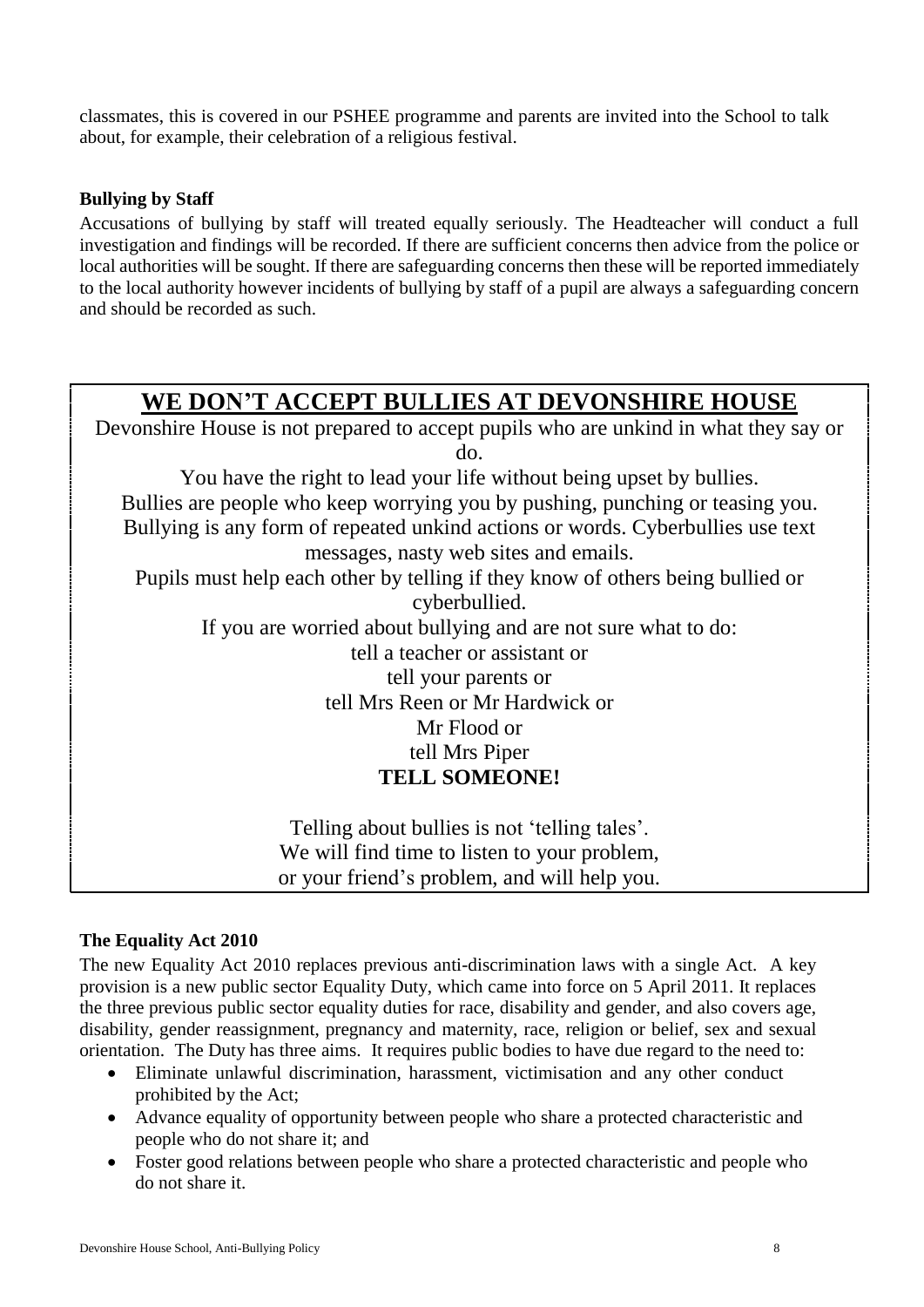Schools are now required to comply with the new Equality Duty.

#### <span id="page-8-0"></span>**Cyber-Bullying**

#### SEE School Use of technology policy

Cyber bullying includes bullying by electronic means (social websites, mobile telephones, sexting, text messages, email, photographs etc.) and is equally unacceptable. At Devonshire House, we do not allow pupils access to their own email accounts (except in exceptional circumstances under strict supervision – for example to email a forgotten homework), and mobile phones are only allowed for children that come to school or go home alone, these must be handed in to the Form teacher in the morning and are then collected at the end of the day. Social networking sites are similarly not allowed in school. Pupils are given strict guidance within PSHEE and ICT lessons about the use of the internet, and are made aware that any inappropriate use within school or off-site may well be treated as a serious offence and will incur the standard School sanctions. It may even be treated as illegal and police may be informed of certain types of behaviour. Staff should report any instances of inappropriate internet use to the Head, and pupils are reminded that if they receive unpleasant text messages or become involved in unkind

Comments, sexting or other on social network sites, they should never delete the message but save it and then show it to a responsible adult. (*See also Safeguarding Policy – Cyber Policy)* 

#### <span id="page-8-1"></span>**Communication**

The School's policies on behaviour and bullying are regularly communicated to parents, and are available on the School's website. Parents are therefore aware of the school's attitude to bullying and feel confident in coming to report any concerns that they make have.

#### <span id="page-8-2"></span>**Transition**

Records of issues of poor behaviour or bullying are transferred on progression up the school and are passed on to another school where appropriate.

#### <span id="page-8-3"></span>**Review**

The Head, with the Senior Management Team will review this policy every year; with reference to any incidents of bullying, how they were dealt with and the success of the School's policy on prevention of bullying.

The Deputy Head of each section of the school is responsible for keeping a record of all bullying and behaviour incidents. A report is compiled for the Headmistress and Governance by the Deputy Head of each department and any changes in policy or procedure are then discussed and implemented as appropriate. Patterns or location, behaviour or age group are identified and changes implemented.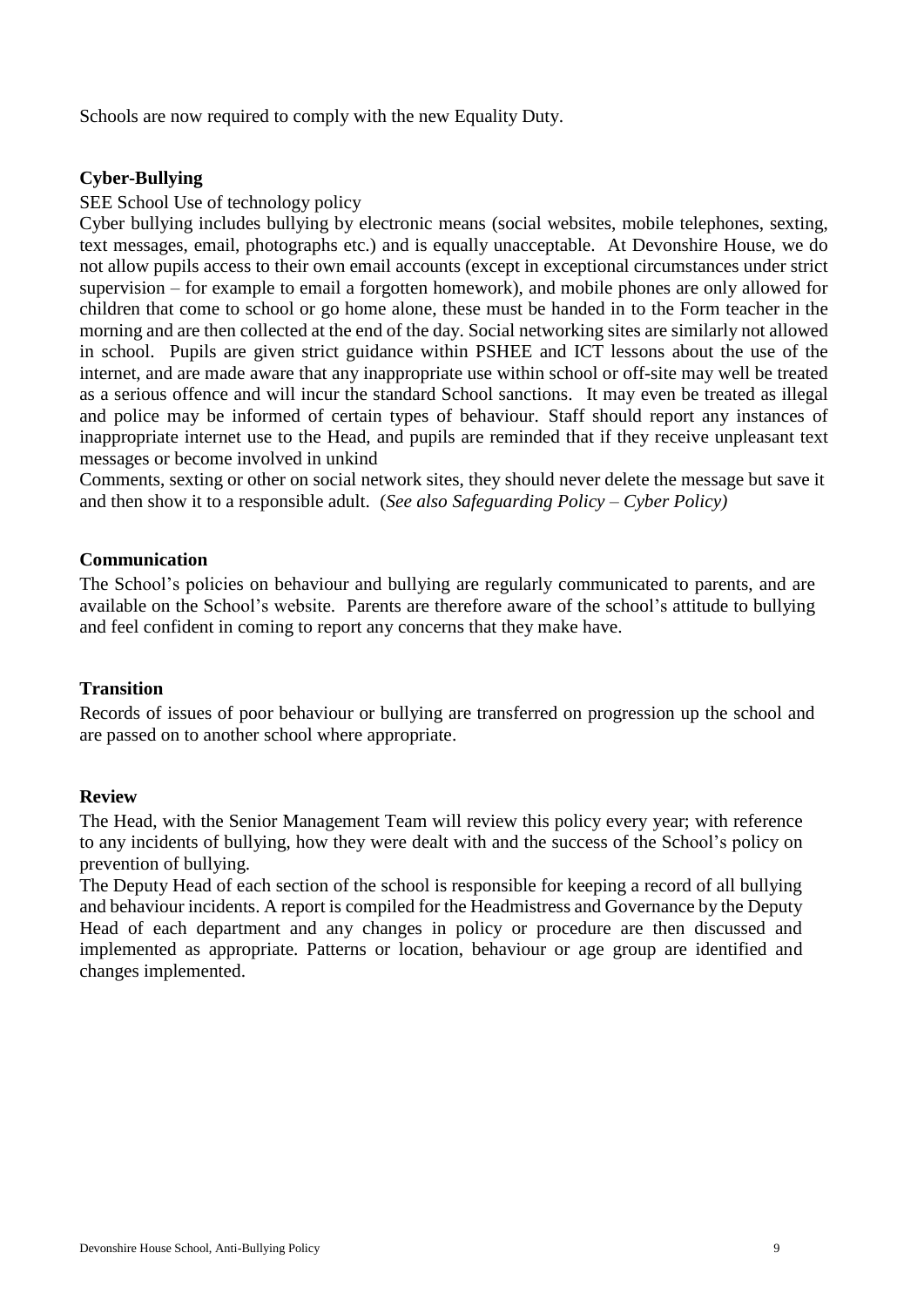#### <span id="page-9-0"></span>**Available Resources**

ChildLine <http://www.childline.org.uk/Videos/Pages/Cyberbullying.aspx>

Teachers TV 11-14 year olds <http://www.teachers.tv/videos/cyberbullying>

CEOPS – Think You know resources http://www.thinkuknow.co.uk/

For 11-14 year olds-strongly emotive video and resource pack <http://old.digizen.org/cyberbullying/fullFilm.aspx> [http://old.digizen.org/downloads/Let'sFightItTogether-guide.pdf](http://old.digizen.org/downloads/Let)

Stay safe on line-from Australia [http://www.staysmartonline.gov.au/schools\\_and\\_teachers](http://www.staysmartonline.gov.au/schools_and_teachers)

#### a) Specialist organisations

<span id="page-9-1"></span>The Anti-Bullying Alliance (ABA): Founded in 2002 by NSPCC and National Children's Bureau, the Anti-Bullying Alliance (ABA) brings together over 100 organisations into one network to develop and share good practice across the whole range of bullying issues. The ABA has also put together a fact sheet outlining the range of support that is available to schools and young people from the anti-bullying sector which can be accessed here

<http://www.anti-bullyingalliance.org.uk/advice/support-from-the-sector/>

Kidscape: A charity established to prevent bullying and promote child protection providing advice for young people, professionals and parents about different types of bullying and how to tackle it. They also offer specialist training and support for school staff, and assertiveness training for young people.

The Diana Award: Anti-Bullying Ambassadors programme to empower young people to take responsibility for changing the attitudes and behaviour of their peers towards bullying. It will achieve this by identifying, training and supporting school anti-bullying ambassadors.

The BIG Award: The Bullying Intervention Group (BIG) offer a national scheme and award for schools to tackle bullying effectively.

Restorative Justice Council: Includes best practice guidance for practitioner.

#### b) Cyber-bullying

<span id="page-9-2"></span>ChildNet International: Specialist resources for young people to raise awareness of online safety and how to protect themselves

Think U Know: resources provided by Child Exploitation and Online Protection (CEOP) for children and young people, parents, carers and teachers.

Digizen: provides online safety information for educators, parents, carers and young people.

Advice on Child Internet Safety 1.0: The UK Council for Child Internet Safety (UKCCIS) has produced universal guidelines for providers on keeping children safe online.